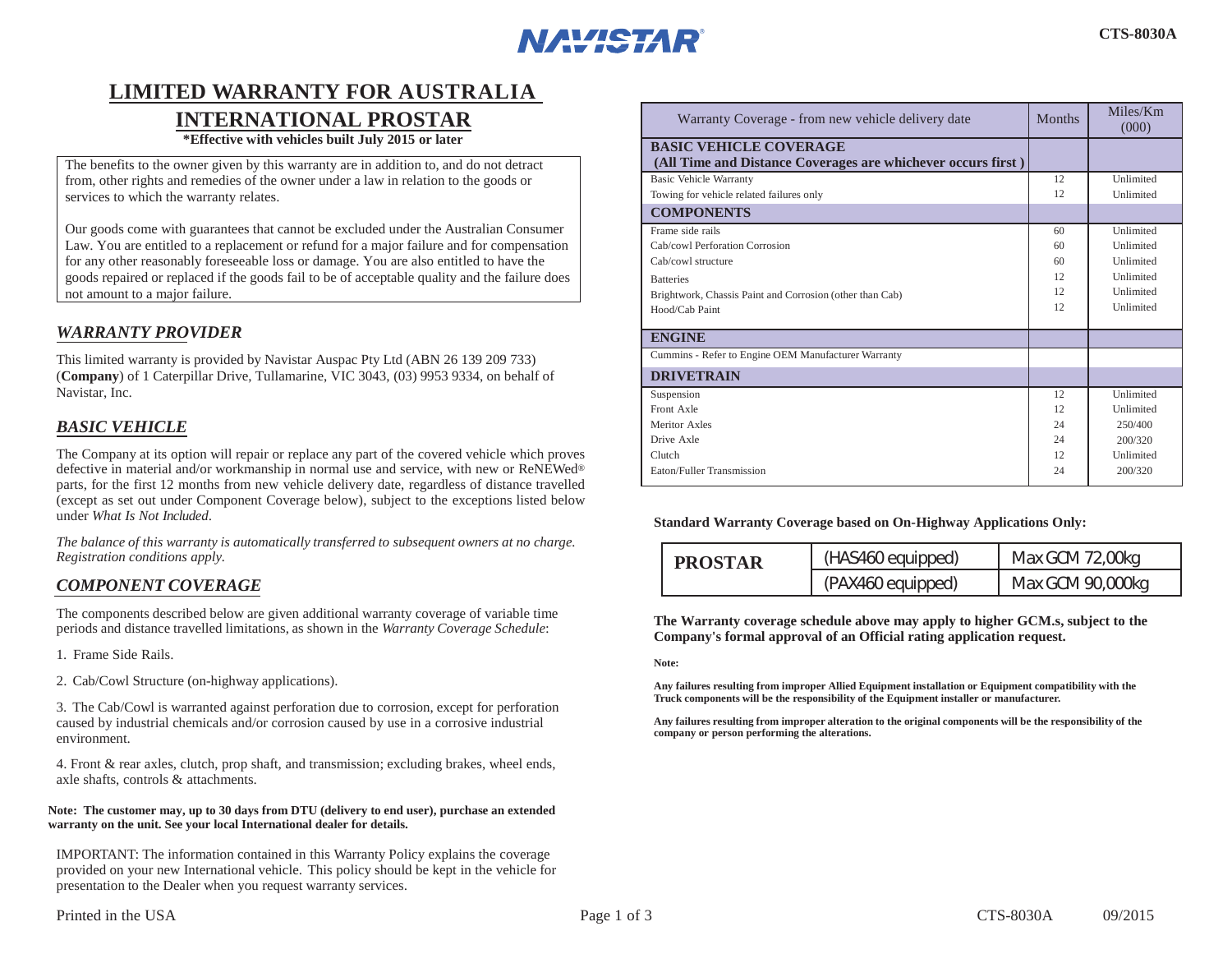

# *WHAT IS NOT INCLUDED UNDER BASIC COVERAGE*

#### **AFTER THE FIRST 90 DAYS FROM DELIVERY TO USER (DTU):**

- Correction of loose fasteners, squeaks, rattles and unusual noises.
- Adjustments (e.g., headlights, brake/clutch adjustments, steering system adjustments, coolant levels).

#### **COMPONENTS / ITEMS:**

- Warranted by their respective manufacturers (e.g., Cummins brand engines, tyres & tubes, Allison Transmissions, Lubricants, etc.)
- Bodies, equipment and accessories installed by any person other than authorized Company employees at the Company's manufacturing plants.
- Front and rear axle alignment.

#### **Repairs & Maintenance**

- Maintenance-related items/repairs, or those needed as a result of normal wear and tear, including tune-ups, brake/clutch linings, windshield wiper blades, tyre balancing, lubrication, and other similar procedures/parts required to keep vehicle in good working condition.
- Failures that are the result of poor fuel quality, water in fuel, rust, etc.
- Repairs needed as a result of vehicle misuse, negligent care, improper maintenance, improper operation, or the result of accident or collision.
- Fade, runs, mismatch or damage to paint, trim items, upholstery, chrome, polished surfaces, etc., resulting from environmental causes such as improper polishes, cleaners or washing solutions, or chemical and industrial fallout.
- Failure to observe published capacity or load specifications for engine, transmission, propeller shaft, axles (powertrain) and suspension.

#### **Other**

- Vehicles/components that have had unauthorized alterations or modifications.
- Vehicles sold and/or operated outside Australia.
- Vehicles on which the odometer reading has been altered.
- Loss of time or use of the vehicle, loss of profits, inconvenience, or other consequential, special, indirect, or incidental damages or expenses.
- Replacement of defective parts with parts other than those provided by the Company.
- Use of vehicle beyond its engineered and stated capability with regard to application and load capacity.

# *OBTAINING SERVICE*

Requests for warranty repairs should be directed to any International Dealer authorized to service the model vehicle and engine.

The Company will decide whether to service onsite or tow the vehicle for service. The Company will provide reasonable or customary towing to the nearest authorized repair facility or reasonable travel expenses from the nearest authorized repair facility, if the vehicle is inoperable or continued operation would result in additional vehicle damage. In all other cases, the owner must return the vehicle at their expense.

The Company provides the warranty described in this Warranty Policy for the vehicle in the Record of Ownership section below. Only the current owner of the vehicle has the benefit of this Warranty Policy.

# *DISCLAIMER*

NO WARRANTIES ARE GIVEN BEYOND THOSE DESCRIBED HEREIN. THIS WARRANTY IS IN LIEU OF ALL OTHER WARRANTIES, EXPRESSED OR IMPLIED AND IS THE SOLE AND EXCLUSIVE WARRANTY MADE BY THE COMPANY HEREUNDER. THE COMPANY SPECIFICALLY DISCLAIMS ALL IMPLIED AND EXPRESS WARRANTIES, INCLUDING WARRANTIES OF MERCHANTABILITY AND FITNESS FOR A PARTICULAR PURPOSE, ALL OTHER REPRESENTATIONS TO THE USER/PURCHASER, AND ALL OTHER OBLIGATIONS OR LIABILITIES. THE COMPANY FURTHER EXCLUDES LIABILITY FOR INCIDENTAL, SPECIAL, INDIRECT, PUNITIVE AND CONSEQUENTIAL DAMAGES ON THE PART OF THE COMPANY OR SELLER. THE ABOVE LIMITATIONS AND EXCLUSIONS APPLY TO THE EXTENT PERMITTED BY LAW, INCLUDING THE AUSTRALIAN CONSUMER LAW.

If the Company is liable under any warranties, guarantees or other rights or remedies expressed or implied by law, to the extent to which the Company is entitled to do so, its liability shall be limited, at its option, to:

- (a) in the case of goods:
	- (i) the replacement of the goods or the supply of equivalent goods;
	- (ii) the repair of the goods;
	- (iii) the payment of the cost of replacing the goods or of acquiring equivalent goods; or
	- (iv) the payment of the cost of having the goods repaired; and
- (b) in the case of services:
	- (i) the supplying of the services again; or
	- (ii) the payment of the cost of having the services supplied again.

No person is authorized to give any other warranties or to assume any liabilities on the Company's behalf unless made or assumed in writing by the Company; and no other person is authorized to give any warranties or to assume any liabilities on the seller's behalf unless made or assumed in writing by the seller.